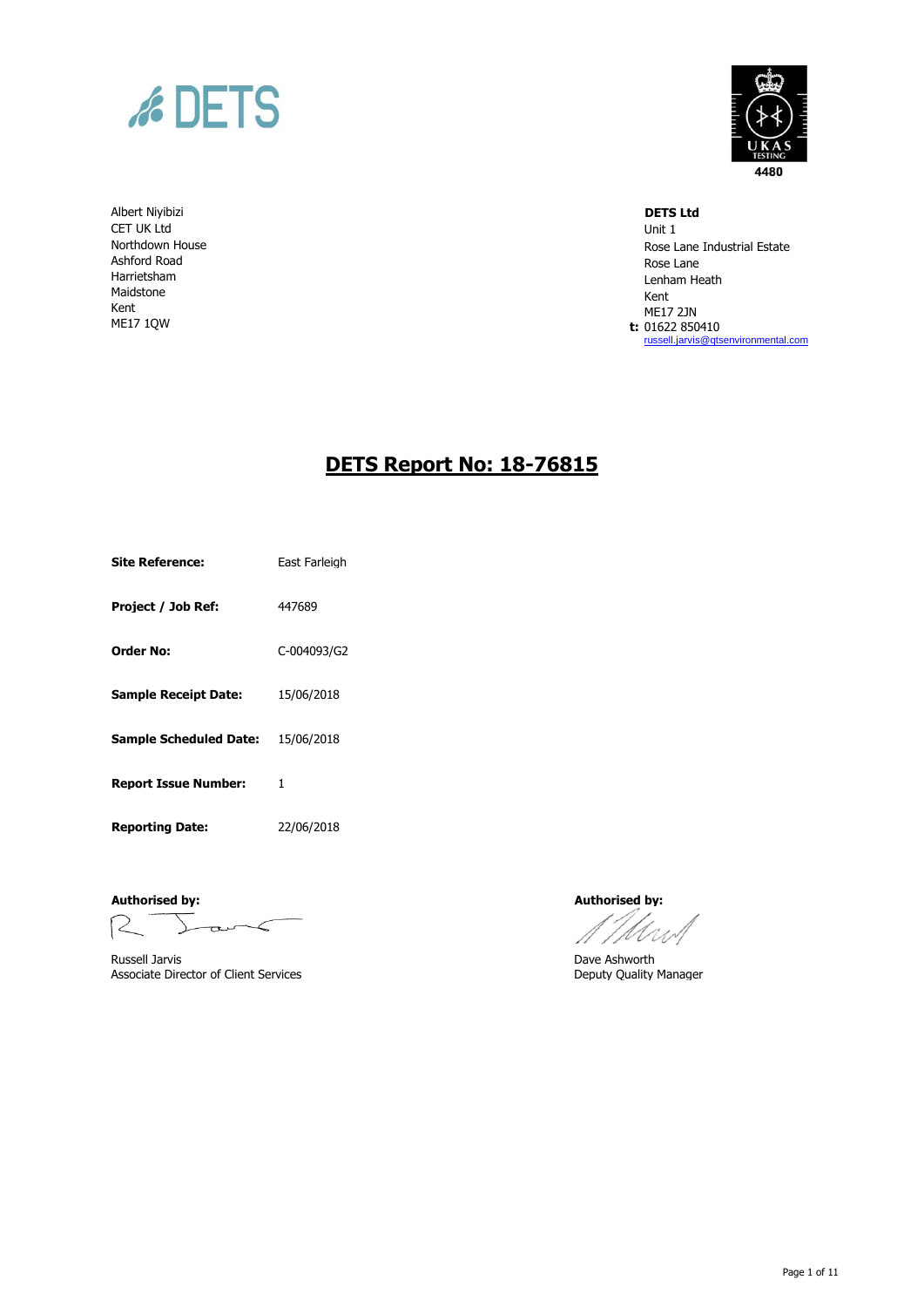



| Soil Analysis Certificate         |                         |               |               |               |  |
|-----------------------------------|-------------------------|---------------|---------------|---------------|--|
| DETS Report No: 18-76815          | Date Sampled            | 13/06/18      | 13/06/18      | 13/06/18      |  |
| ICET UK Ltd                       | <b>Time Sampled</b>     | None Supplied | None Supplied | None Supplied |  |
| Site Reference: East Farleigh     | TP / BH Nol             | <b>TP01</b>   | <b>TP02</b>   | TP03          |  |
|                                   |                         |               |               |               |  |
| Project / Job Ref: 447689         | <b>Additional Refsi</b> | None Supplied | None Supplied | None Supplied |  |
| Order No: C-004093/G2             | Depth (m)               | 0.50          | 0.20          | 1.00          |  |
| <b>Reporting Date: 22/06/2018</b> | <b>QTSE Sample No</b>   | 340336        | 340337        | 340338        |  |
|                                   |                         |               |               |               |  |

| <b>Determinand</b>             | <b>Unit</b> | <b>RLI</b> | <b>Accreditation</b> |              |              |              |  |
|--------------------------------|-------------|------------|----------------------|--------------|--------------|--------------|--|
| Asbestos Screen <sup>(S)</sup> | N/a         | N/a        | ISO17025             | Not Detected | Not Detected | Not Detected |  |
| рH                             | pH Units    | N/a        | <b>MCERTS</b>        | 7.5          | 7.1          | 7.4          |  |
| Free Cyanide                   | mg/kg       | < 2        | <b>NONE</b>          | < 2          | < 2          | < 2          |  |
| Total Organic Carbon (TOC)     | $\%$        | < 0.1      | <b>MCERTS</b>        | 3.1          | 3.1          | 0.4          |  |
| Arsenic (As)                   | mg/kg       | < 2        | <b>MCERTS</b>        | 24           | 20           | 11           |  |
| W/S Boron                      | mg/kg       | $\leq$ 1   | <b>NONE</b>          | <            | $\,<\,$      | $\lt$ 1      |  |
| Cadmium (Cd)                   | mg/kg       | < 0.2      | <b>MCERTS</b>        | 0.8          | 0.3          | < 0.2        |  |
| Chromium (Cr)                  | mg/kg       | $\leq$ 2   | <b>MCERTS</b>        | 28           | 28           | 27           |  |
| Chromium (hexavalent)          | mg/kg       | < 2        | <b>NONE</b>          | < 2          | < 2          | < 2          |  |
| Copper (Cu)                    | mg/kg       | $\leq 4$   | <b>MCERTS</b>        | 71           | 38           | 19           |  |
| Lead (Pb)                      | mg/kg       | $<$ 3      | <b>MCERTS</b>        | 281          | 82           | 14           |  |
| Mercury (Hg)                   | mg/kg       | $\leq 1$   | <b>NONE</b>          | $\lt$ 1      | $\,<\,$      | $\,<\,$      |  |
| Nickel (Ni)                    | mg/kg       | < 3        | <b>MCERTS</b>        | 34           | 30           | 29           |  |
| Selenium (Se)                  | mg/kg       | < 3        | <b>NONE</b>          | $<$ 3        | $<$ 3        | $<$ 3        |  |
| Zinc(Zn)                       | mg/kg       | $<$ 3      | <b>MCERTS</b>        | 725          | 121          | 53           |  |
| Total Phenols (monohydric)     | mg/kg       | < 2        | <b>NONE</b>          | < 2          | < 2          | < 2          |  |

Analytical results are expressed on a dry weight basis where samples are assisted-dried at less than 30 $^{\rm O}$ C

Subcontracted analysis (S)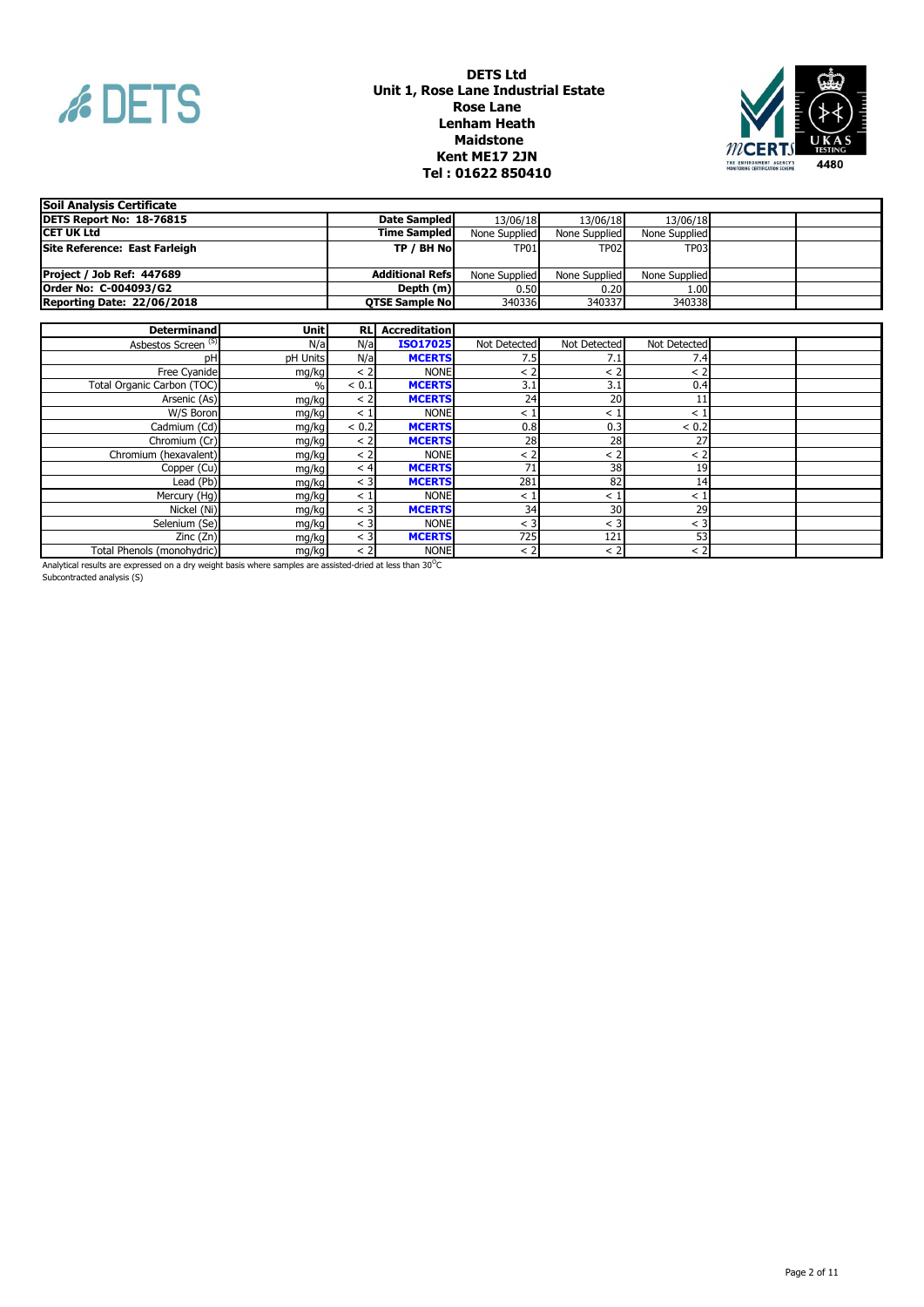



| Soil Analysis Certificate - Speciated PAHs |       |       |                         |               |               |               |  |
|--------------------------------------------|-------|-------|-------------------------|---------------|---------------|---------------|--|
| DETS Report No: 18-76815                   |       |       | <b>Date Sampled</b>     | 13/06/18      | 13/06/18      | 13/06/18      |  |
| <b>CET UK Ltd</b>                          |       |       | <b>Time Sampled</b>     | None Supplied | None Supplied | None Supplied |  |
| Site Reference: East Farleigh              |       |       | TP / BH No              | <b>TP01</b>   | <b>TP02</b>   | <b>TP03</b>   |  |
| Project / Job Ref: 447689                  |       |       | <b>Additional Refs</b>  | None Supplied | None Supplied | None Supplied |  |
| Order No: C-004093/G2                      |       |       | Depth (m)               | 0.50          | 0.20          | 1.00          |  |
| <b>Reporting Date: 22/06/2018</b>          |       |       | <b>QTSE Sample No</b>   | 340336        | 340337        | 340338        |  |
|                                            |       |       |                         |               |               |               |  |
| <b>Determinand</b>                         | Unitl |       | <b>RL</b> Accreditation |               |               |               |  |
| Naphthalene                                | mg/kg | < 0.1 | <b>MCERTS</b>           | < 0.1         | < 0.1         | ${}< 0.1$     |  |
| Acenaphthylene                             | mg/kg | < 0.1 | <b>MCERTS</b>           | < 0.1         | < 0.1         | < 0.1         |  |
| Acenaphthene                               | ma/ka | < 0.1 | <b>MCERTS</b>           | < 0.1         | < 0.1         | < 0.1         |  |
| Fluorene                                   | mg/kg | < 0.1 | <b>MCERTS</b>           | < 0.1         | < 0.1         | < 0.1         |  |
| Phenanthrene                               | mg/kg | < 0.1 | <b>MCERTS</b>           | < 0.1         | < 0.1         | ${}< 0.1$     |  |
| Anthracene                                 | mg/kg | < 0.1 | <b>MCERTS</b>           | < 0.1         | < 0.1         | ${}< 0.1$     |  |
| Fluoranthene                               | mg/kg | < 0.1 | <b>MCERTS</b>           | < 0.1         | 0.33          | < 0.1         |  |
| Pyrene                                     | mg/kg | < 0.1 | <b>MCERTS</b>           | < 0.1         | 0.29          | < 0.1         |  |
| Benzo(a)anthracene                         | mg/kg | < 0.1 | <b>MCERTS</b>           | < 0.1         | 0.12          | < 0.1         |  |
| Chrysene                                   | mg/kg | < 0.1 | <b>MCERTS</b>           | < 0.1         | 0.17          | < 0.1         |  |
| Benzo(b)fluoranthene                       | mg/kg | < 0.1 | <b>MCERTS</b>           | < 0.1         | 0.19          | < 0.1         |  |
| Benzo(k)fluoranthene                       | mg/kg | < 0.1 | <b>MCERTS</b>           | < 0.1         | < 0.1         | < 0.1         |  |
| Benzo(a)pyrene                             | mg/kg | < 0.1 | <b>MCERTS</b>           | < 0.1         | 0.11          | < 0.1         |  |
| Indeno(1,2,3-cd)pyrene                     | mg/kg | < 0.1 | <b>MCERTS</b>           | < 0.1         | < 0.1         | < 0.1         |  |
| Dibenz(a,h)anthracene                      | mg/kg | < 0.1 | <b>MCERTS</b>           | < 0.1         | < 0.1         | < 0.1         |  |
| Benzo(ghi)perylene                         | mg/kg | < 0.1 | <b>MCERTS</b>           | < 0.1         | < 0.1         | ${}< 0.1$     |  |
| Coronene                                   | ma/ka | < 0.1 | <b>NONE</b>             | < 0.1         | < 0.1         | < 0.1         |  |
| <b>Total Oily Waste PAHs</b>               | mg/kg | $<$ 1 | <b>MCERTS</b>           | $<$ 1         | < 1           | < 1           |  |
| Total Dutch 10 PAHs                        | mg/kg | < 1   | <b>MCERTS</b>           | < 1           | < 1           | < 1           |  |
| Total EPA-16 PAHs                          | mg/kg | < 1.6 | <b>MCERTS</b>           | < 1.6         | < 1.6         | < 1.6         |  |
| Total WAC-17 PAHs                          | mg/kg | < 1.7 | <b>NONE</b>             | < 1.7         | < 1.7         | < 1.7         |  |

Analytical results are expressed on a dry weight basis where samples are assisted-dried at less than 30 $^{\circ}$ C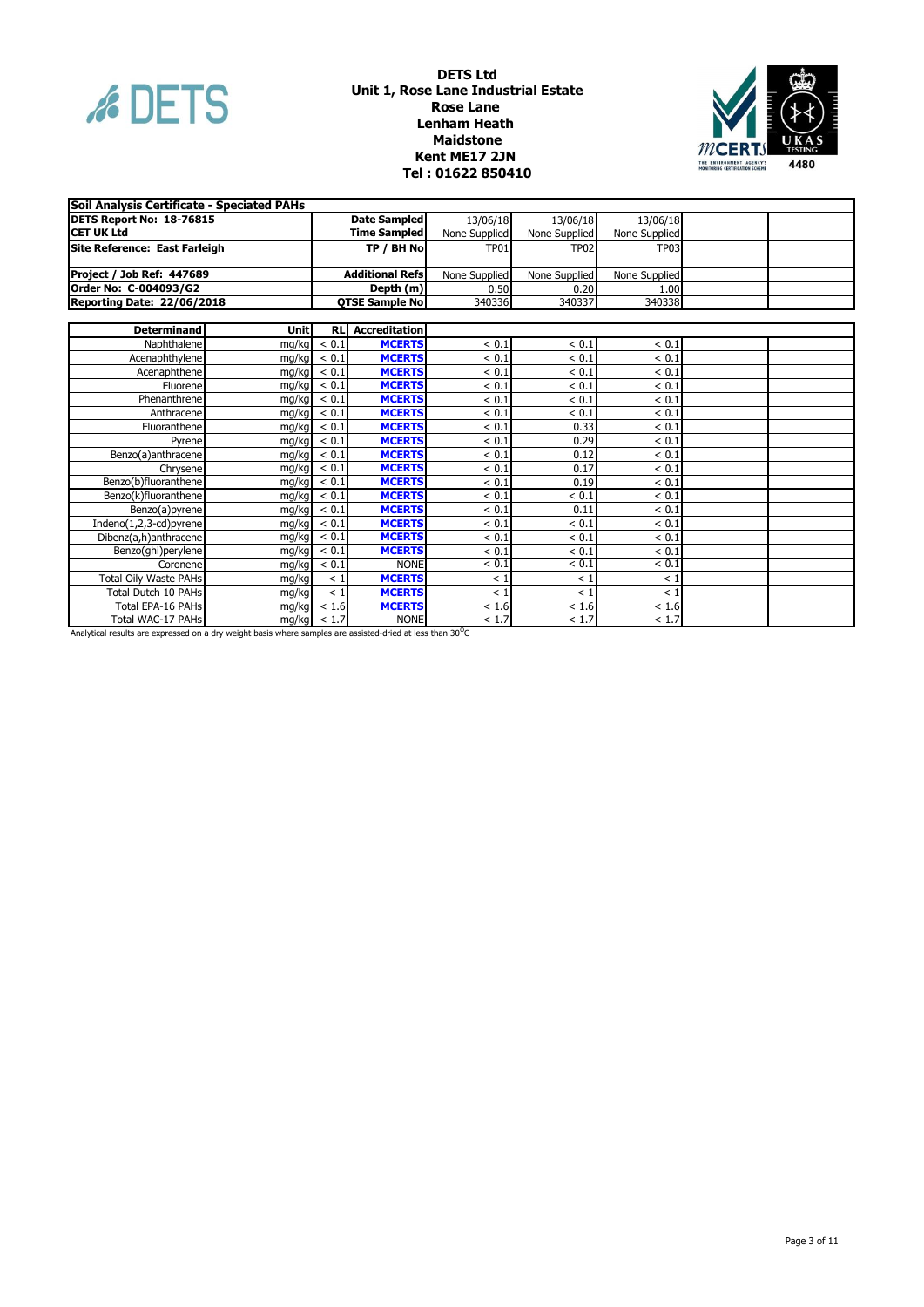



| Soil Analysis Certificate - TPH CWG Banded |       |              |                         |               |               |               |  |
|--------------------------------------------|-------|--------------|-------------------------|---------------|---------------|---------------|--|
| DETS Report No: 18-76815                   |       |              | <b>Date Sampled</b>     | 13/06/18      | 13/06/18      | 13/06/18      |  |
| <b>CET UK Ltd</b>                          |       |              | <b>Time Sampled</b>     | None Supplied | None Supplied | None Supplied |  |
| Site Reference: East Farleigh              |       |              | TP / BH No              | TP01          | <b>TP02</b>   | <b>TP03</b>   |  |
|                                            |       |              |                         |               |               |               |  |
| Project / Job Ref: 447689                  |       |              | <b>Additional Refs</b>  | None Supplied | None Supplied | None Supplied |  |
| Order No: C-004093/G2                      |       |              | Depth (m)               | 0.50          | 0.20          | 1.00          |  |
| <b>Reporting Date: 22/06/2018</b>          |       |              | <b>QTSE Sample No</b>   | 340336        | 340337        | 340338        |  |
|                                            |       |              |                         |               |               |               |  |
| <b>Determinand</b>                         | Unitl |              | <b>RL</b> Accreditation |               |               |               |  |
| Aliphatic >C5 - C6                         |       | mg/kg < 0.01 | <b>NONE</b>             | < 0.01        | < 0.01        | < 0.01        |  |
| Aliphatic >C6 - C8                         |       | mg/kg < 0.05 | <b>NONE</b>             | < 0.05        | < 0.05        | < 0.05        |  |
| Aliphatic >C8 - C10                        | mg/kg | < 2          | <b>MCERTS</b>           | < 2           | $<$ 2         | < 2           |  |
| Aliphatic > C10 - C12                      | mg/kg | < 2          | <b>MCERTS</b>           | < 2           | $<$ 2         | < 2           |  |
| Aliphatic > C12 - C16                      | mg/kg | $<$ 3        | <b>MCERTS</b>           | $<$ 3         | $<$ 3         | $<$ 3         |  |
| Aliphatic > C16 - C21                      | mg/kg | $<$ 3        | <b>MCERTS</b>           | $<$ 3         | $\leq$ 3      | $<$ 3         |  |
| Aliphatic > C21 - C34                      | mg/kg | < 10         | <b>MCERTS</b>           | < 10          | < 10          | < 10          |  |
| Aliphatic (C5 - C34)                       | mg/kg | < 21         | <b>NONE</b>             | < 21          | < 21          | < 21          |  |
| Aromatic >C5 - C7                          |       | mg/kg < 0.01 | <b>NONE</b>             | < 0.01        | < 0.01        | < 0.01        |  |
| Aromatic >C7 - C8                          |       | mg/kg < 0.05 | <b>NONE</b>             | < 0.05        | < 0.05        | < 0.05        |  |
| Aromatic > C8 - C10                        | mg/kg | < 2          | <b>MCERTS</b>           | < 2           | < 2           | < 2           |  |
| Aromatic $>$ C10 - C12                     | mg/kg | < 2          | <b>MCERTS</b>           | < 2           | < 2           | < 2           |  |
| Aromatic > C12 - C16                       | mg/kg | < 2          | <b>MCERTS</b>           | < 2           | < 2           | < 2           |  |
| Aromatic > C16 - C21                       | mg/kg | $<$ 3        | <b>MCERTS</b>           | $<$ 3         | $<$ 3         | $<$ 3         |  |
| Aromatic > C21 - C35                       | mg/kg | < 10         | <b>MCERTS</b>           | < 10          | < 10          | < 10          |  |
| Aromatic (C5 - C35)                        | mg/kg | < 21         | <b>NONE</b>             | < 21          | < 21          | < 21          |  |
| Total $>$ C5 - C35                         | mg/kg | < 42         | <b>NONE</b>             | < 42          | $<$ 42        | < 42          |  |

Analytical results are expressed on a dry weight basis where samples are assisted-dried at less than 30 $^{\rm O}$ C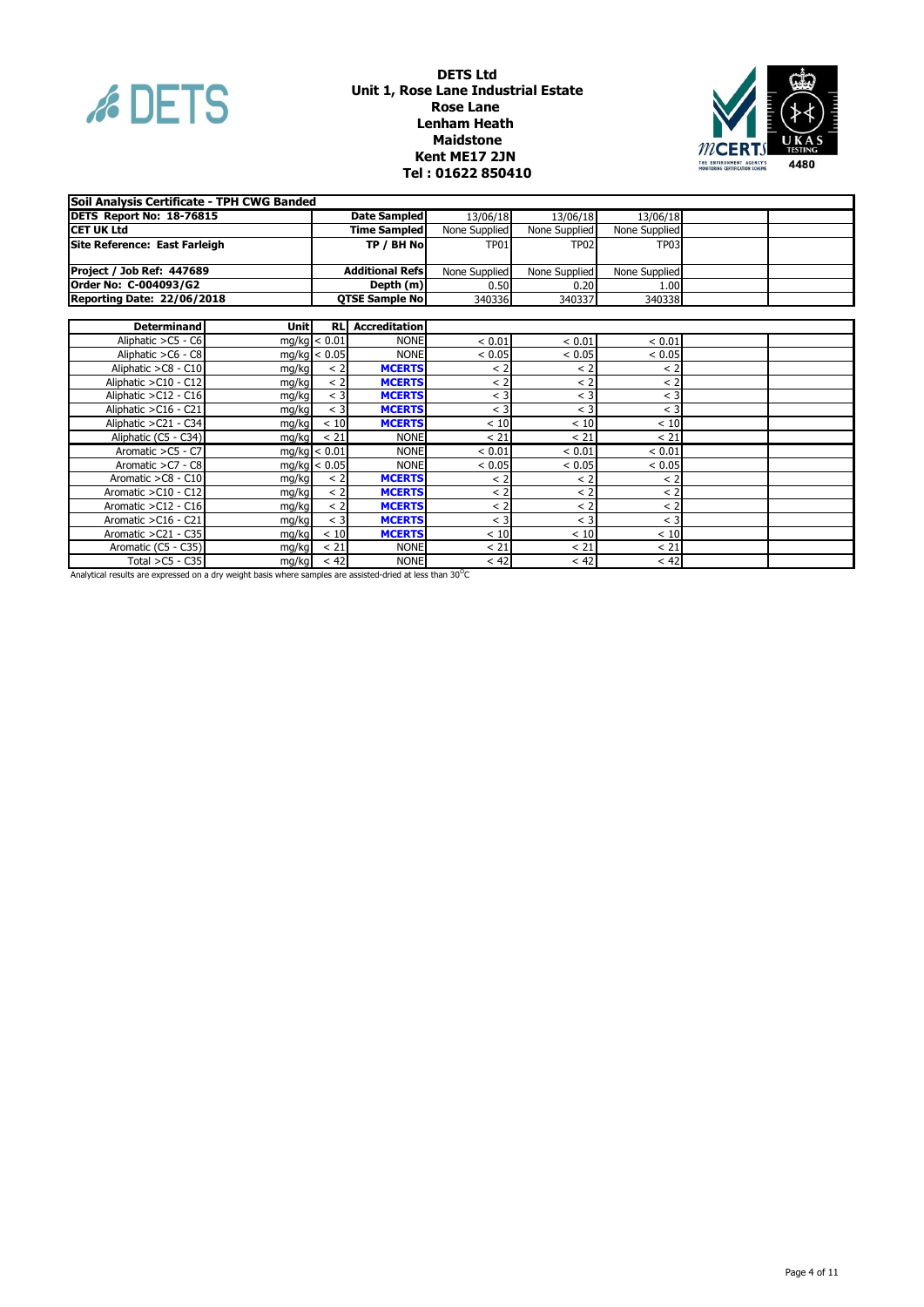



| Soil Analysis Certificate - BTEX / MTBE |       |      |                         |               |                  |               |  |
|-----------------------------------------|-------|------|-------------------------|---------------|------------------|---------------|--|
| DETS Report No: 18-76815                |       |      | Date Sampled            | 13/06/18      | 13/06/18         | 13/06/18      |  |
| <b>ICET UK Ltd</b>                      |       |      | <b>Time Sampled</b>     | None Supplied | None Supplied    | None Supplied |  |
| <b>Site Reference: East Farleigh</b>    |       |      | TP / BH Nol             | <b>TP01</b>   | <b>TP02</b>      | <b>TP03</b>   |  |
| Project / Job Ref: 447689               |       |      | <b>Additional Refsl</b> | None Supplied | None Supplied    | None Supplied |  |
| Order No: C-004093/G2                   |       |      | Depth (m)               | 0.50          | 0.20             | 1.00          |  |
| Reporting Date: 22/06/2018              |       |      | <b>OTSE Sample No!</b>  | 340336        | 340337           | 340338        |  |
|                                         |       |      |                         |               |                  |               |  |
| <b>Determinand</b>                      | Unitl |      | <b>RL</b> Accreditation |               |                  |               |  |
| Benzene                                 | ug/kg | < 21 | <b>MCERTS</b>           |               |                  | < 2           |  |
| Toluenel                                | ug/kg | < 51 | <b>MCERTS</b>           | < 5           | < 5              | < 5           |  |
| Ethylbenzene                            | ug/kg | < 2  | <b>MCERTS</b>           | < 2           | $\langle$ 2      | < 2           |  |
| p & m-xylene                            | ug/kg | < 21 | <b>MCERTS</b>           |               |                  | < 2           |  |
| o-xylene                                | ug/kg | < 2  | <b>MCERTS</b>           | < 2           | < 2              | < 21          |  |
| <b>MTBE</b>                             | ug/kg | < 51 | <b>MCERTS</b>           | < 51          | < 5 <sup>1</sup> | < 5           |  |

MTBE ug/kg < 5 **MCERTS** < 5 < 5 < 5 Analytical results are expressed on a dry weight basis where samples are assisted-dried at less than 30 $^{\rm O}$ C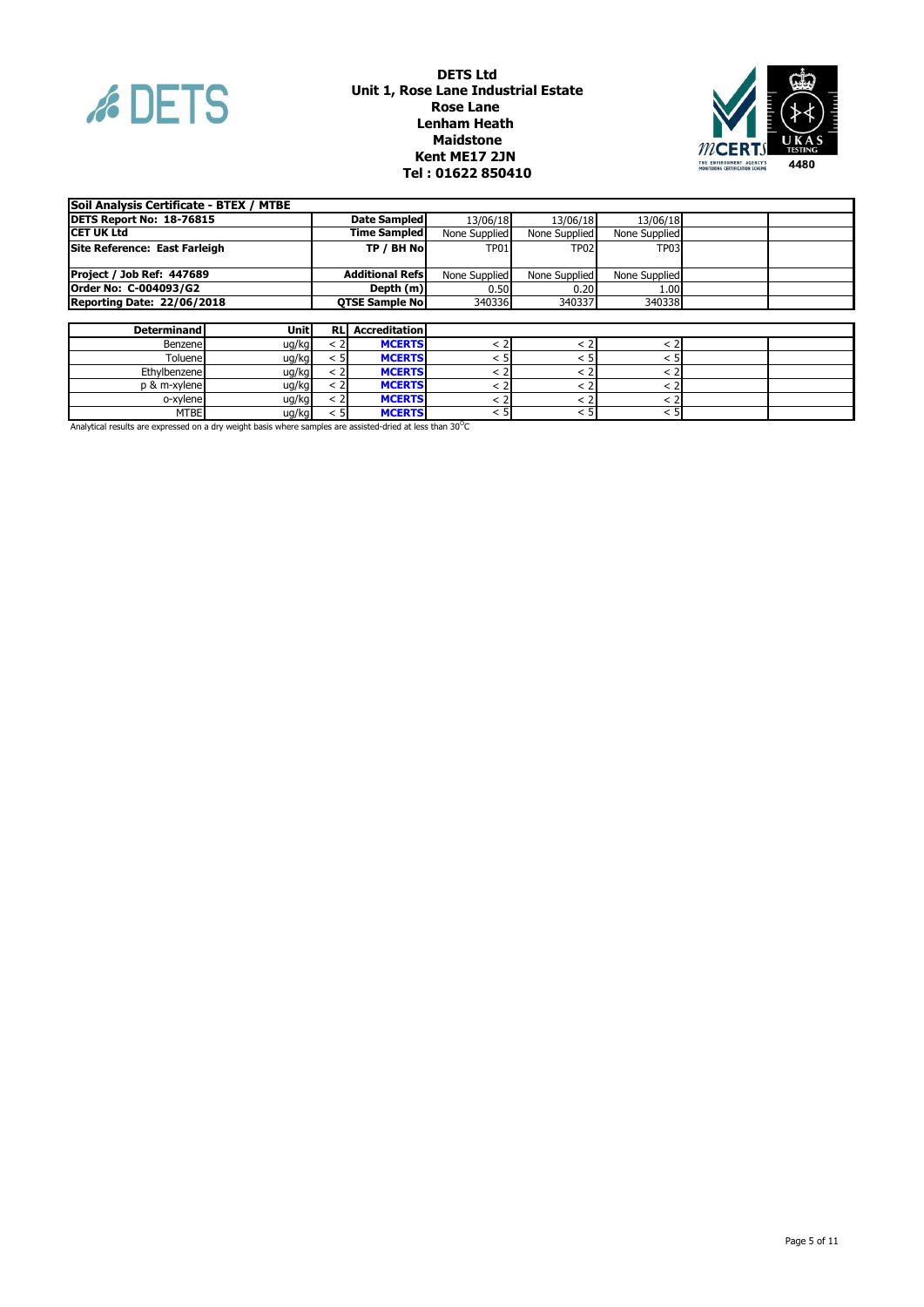

| Soil Analysis Certificate - PCB (7 Congeners) |                                                     |               |                         |               |               |               |  |
|-----------------------------------------------|-----------------------------------------------------|---------------|-------------------------|---------------|---------------|---------------|--|
| DETS Report No: 18-76815                      |                                                     |               | Date Sampled            | 13/06/18      | 13/06/18      | 13/06/18      |  |
| <b>ICET UK Ltd</b>                            |                                                     |               | <b>Time Sampled</b>     | None Supplied | None Supplied | None Supplied |  |
| Site Reference: East Farleigh                 |                                                     |               | TP / BH No              | TP01          | <b>TP02</b>   | <b>TP03</b>   |  |
|                                               |                                                     |               |                         |               |               |               |  |
| Project / Job Ref: 447689                     |                                                     |               | <b>Additional Refs</b>  | None Supplied | None Supplied | None Supplied |  |
| Order No: C-004093/G2                         |                                                     |               | Depth (m)               | 0.50          | 0.20          | 1.00          |  |
|                                               | Reporting Date: 22/06/2018<br><b>OTSE Sample No</b> |               | 340336                  | 340337        | 340338        |               |  |
|                                               |                                                     |               |                         |               |               |               |  |
| <b>Determinand</b>                            | Unitl                                               |               | <b>RL</b> Accreditation |               |               |               |  |
| PCB Congener 28                               |                                                     | mg/kg c 0.008 | <b>NONE</b>             | < 0.008       | < 0.008       | < 0.008       |  |
| PCB Congener 52                               |                                                     | mg/kg c 0.008 | <b>NONE</b>             | < 0.008       | < 0.008       | < 0.008       |  |
| PCB Congener 101                              |                                                     | mg/kg c 0.008 | <b>NONE</b>             | < 0.008       | ${}< 0.008$   | < 0.008       |  |
| PCB Congener 118                              |                                                     | mg/kg t 0.008 | <b>NONE</b>             | < 0.008       | < 0.008       | < 0.008       |  |
| PCB Congener 138                              |                                                     | mg/kg t 0.008 | <b>NONE</b>             | < 0.008       | < 0.008       | < 0.008       |  |
| PCB Congener 153                              | mg/kg  0.008                                        |               | <b>NONE</b>             | < 0.008       | < 0.008       | < 0.008       |  |
| PCB Congener 180                              | mg/kg t 0.008                                       |               | <b>NONE</b>             | < 0.008       | < 0.008       | < 0.008       |  |
| Total PCB (7 Congeners)                       |                                                     | $mg/kg$ < 0.1 | <b>NONE</b>             | < 0.1         | ${}< 0.1$     | < 0.1         |  |

Analytical results are expressed on a dry weight basis where samples are assisted-dried at less than 30 $^{\circ}$ C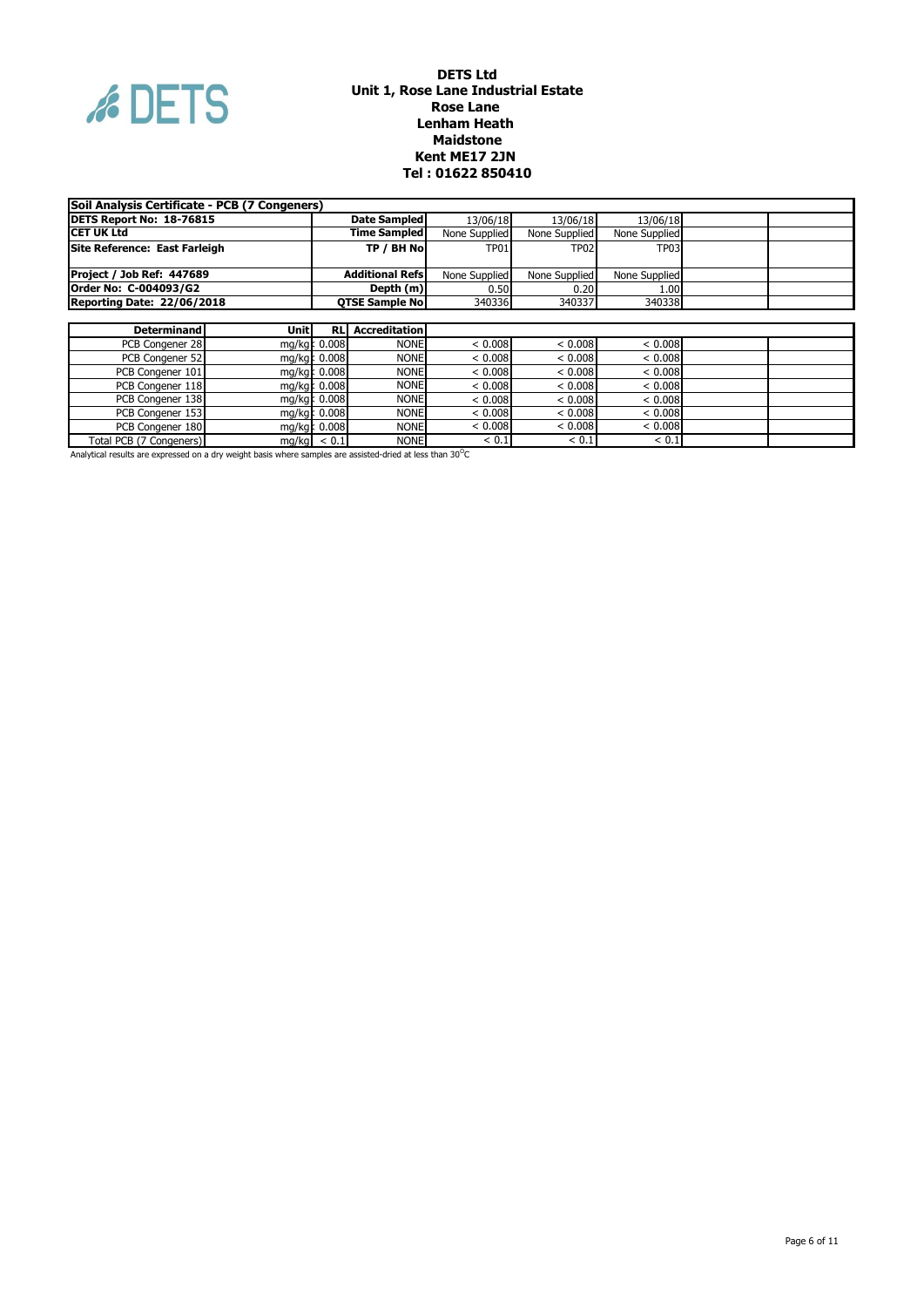

## **Kent ME17 2JN DETS Ltd Unit 1, Rose Lane Industrial Estate Rose Lane Lenham Heath Maidstone THE ENVIRONMENT AGENCY'S**<br> **Tel : 01622 850410 PONITORING CONTINUES AGENCY**



| Waste Acceptance Criteria Analytical Certificate - BS EN 12457/2                                                                                                                                              |                |                          |                  |            |                                |                                               |                                           |
|---------------------------------------------------------------------------------------------------------------------------------------------------------------------------------------------------------------|----------------|--------------------------|------------------|------------|--------------------------------|-----------------------------------------------|-------------------------------------------|
| DETS Report No: 18-76815                                                                                                                                                                                      |                | <b>Date Sampled</b>      | 13/06/18         |            |                                | Landfill Waste Acceptance Criteria Limits     |                                           |
| <b>CET UK Ltd</b>                                                                                                                                                                                             |                | <b>Time Sampled</b>      | None<br>Supplied |            |                                |                                               |                                           |
| Site Reference: East Farleigh                                                                                                                                                                                 |                | TP / BH No               | <b>TP01</b>      |            |                                | <b>Stable Non-</b>                            |                                           |
| Project / Job Ref: 447689                                                                                                                                                                                     |                | <b>Additional Refs</b>   | None<br>Supplied |            | <b>Inert Waste</b><br>Landfill | reactive<br><b>HAZARDOUS</b><br>waste in non- | <b>Hazardous</b><br>Waste                 |
| Order No: C-004093/G2                                                                                                                                                                                         |                | Depth (m)                | 0.50             |            |                                | hazardous<br>Landfill                         | Landfill                                  |
| <b>Reporting Date: 22/06/2018</b>                                                                                                                                                                             |                | <b>QTSE Sample</b><br>No | 340336           |            |                                |                                               |                                           |
| <b>Determinand</b>                                                                                                                                                                                            | <b>Unit</b>    | <b>MDL</b>               |                  |            |                                |                                               |                                           |
| TOC <sup>MU</sup>                                                                                                                                                                                             | %              | < 0.1                    | 3.1              |            | 3%                             | 5%                                            | 6%                                        |
| Loss on Ignition                                                                                                                                                                                              | $\frac{0}{0}$  | < 0.01                   | 6.76             |            | $\ddotsc$                      | $\overline{\phantom{a}}$                      | 10%                                       |
| <b>BTEX<sup>MU</sup></b>                                                                                                                                                                                      | mg/kg          | < 0.05                   | < 0.05           |            | 6                              | $\overline{\phantom{a}}$                      | $\overline{\phantom{a}}$                  |
| Sum of PCBs                                                                                                                                                                                                   | mg/kg          | < 0.1                    | < 0.1            |            | $\mathbf{1}$                   | $\overline{\phantom{a}}$                      | $\overline{\phantom{a}}$                  |
| Mineral Oil <sup>MU</sup>                                                                                                                                                                                     | mg/kg          | < 10                     | < 10             |            | 500                            | $\overline{\phantom{a}}$                      | $\overline{\phantom{a}}$                  |
| Total PAH <sup>MU</sup>                                                                                                                                                                                       | mg/kg          | < 1.7                    | < 1.7            |            | 100                            | $\overline{\phantom{a}}$                      | $\overline{\phantom{a}}$                  |
| $pH^{MU}$                                                                                                                                                                                                     | pH Units       | N/a                      | 7.5              |            | $\overline{\phantom{a}}$       | >6                                            | $\overline{\phantom{a}}$                  |
| <b>Acid Neutralisation Capacity</b>                                                                                                                                                                           | mol/kg $(+/-)$ | < 1                      | $\leq 1$         |            | $\overline{a}$                 | To be<br>evaluated                            | To be<br>evaluated                        |
|                                                                                                                                                                                                               |                |                          | 10:1             | Cumulative |                                |                                               | Limit values for compliance leaching test |
| <b>Eluate Analysis</b>                                                                                                                                                                                        |                |                          |                  | 10:1       |                                | using BS EN 12457-3 at L/S 10 l/kg            |                                           |
|                                                                                                                                                                                                               |                |                          | mg/l             | mg/kg      |                                | (mg/kg)                                       |                                           |
| Arsenic <sup>U</sup>                                                                                                                                                                                          |                |                          | 0.02             | 0.2        | 0.5                            | 2                                             | 25                                        |
| Barium <sup>U</sup>                                                                                                                                                                                           |                |                          | 0.04             | 0.4        | 20                             | 100                                           | 300                                       |
| Cadmium $\overline{u}$                                                                                                                                                                                        |                |                          | < 0.0005         | < 0.005    | 0.04                           | 1                                             | 5                                         |
| Chromium <sup>U</sup>                                                                                                                                                                                         |                |                          | < 0.005          | < 0.05     | 0.5                            | 10                                            | 70                                        |
| $Copper^{\cup}$                                                                                                                                                                                               |                |                          | 0.01             | 0.1        | 2                              | 50                                            | 100                                       |
| Mercury <sup>U</sup>                                                                                                                                                                                          |                |                          | 0.0006           | < 0.01     | 0.01                           | 0.2                                           | $\overline{2}$                            |
| Molybdenum <sup>U</sup>                                                                                                                                                                                       |                |                          | 0.003            | 0.03       | 0.5                            | 10                                            | 30                                        |
| Nickel <sup>U</sup>                                                                                                                                                                                           |                |                          | < 0.007          | < 0.07     | 0.4                            | 10                                            | 40                                        |
| $\overline{\text{lead}^{\text{U}}}$                                                                                                                                                                           |                |                          | < 0.005          | < 0.05     | 0.5                            | 10                                            | 50                                        |
| Antimony <sup>U</sup>                                                                                                                                                                                         |                |                          | < 0.005          | < 0.05     | 0.06                           | 0.7                                           | 5                                         |
| Selenium <sup>U</sup>                                                                                                                                                                                         |                |                          | < 0.005          | < 0.05     | 0.1                            | 0.5                                           | $\overline{7}$                            |
| Zinc <sup>u</sup>                                                                                                                                                                                             |                |                          | 0.049            | 0.49       | 4                              | 50                                            | 200                                       |
| Chloride <sup>U</sup>                                                                                                                                                                                         |                |                          | 2                | 15         | 800                            | 15000                                         | 25000                                     |
| Fluoride <sup>U</sup>                                                                                                                                                                                         |                |                          | < 0.5            | < 5        | 10                             | 150                                           | 500                                       |
| Sulphate <sup>U</sup>                                                                                                                                                                                         |                |                          | 3                | 25         | 1000                           | 20000                                         | 50000                                     |
| TDS                                                                                                                                                                                                           |                |                          | 82               | 820        | 4000                           | 60000                                         | 100000                                    |
| Phenol Index                                                                                                                                                                                                  |                |                          | < 0.01           | < 0.1      | 1                              | $\overline{\phantom{a}}$                      | $\blacksquare$                            |
| <b>DOC</b>                                                                                                                                                                                                    |                |                          | 7.6              | 76.1       | 500                            | 800                                           | 1000                                      |
| <b>Leach Test Information</b>                                                                                                                                                                                 |                |                          |                  |            |                                |                                               |                                           |
|                                                                                                                                                                                                               |                |                          |                  |            |                                |                                               |                                           |
|                                                                                                                                                                                                               |                |                          |                  |            |                                |                                               |                                           |
|                                                                                                                                                                                                               |                |                          |                  |            |                                |                                               |                                           |
|                                                                                                                                                                                                               |                |                          |                  |            |                                |                                               |                                           |
| Sample Mass (kg)                                                                                                                                                                                              |                |                          | 0.10             |            |                                |                                               |                                           |
| Dry Matter (%)                                                                                                                                                                                                |                |                          | 92.3             |            |                                |                                               |                                           |
| Moisture (%)                                                                                                                                                                                                  |                |                          | 8.4              |            |                                |                                               |                                           |
| Stage 1                                                                                                                                                                                                       |                |                          |                  |            |                                |                                               |                                           |
| Volume Eluate L10 (litres)                                                                                                                                                                                    |                |                          | 0.89             |            |                                |                                               |                                           |
|                                                                                                                                                                                                               |                |                          |                  |            |                                |                                               |                                           |
|                                                                                                                                                                                                               |                |                          |                  |            |                                |                                               |                                           |
| Results are expressed on a dry weight basis, after correction for moisture content where applicable                                                                                                           |                |                          |                  |            |                                |                                               |                                           |
| Stated limits are for quidance only and QTS Environmental cannot be held responsible for any discrepencies with current legislation<br>M Denotes MCERTS accredited test<br>U Denotes ISO17025 accredited test |                |                          |                  |            |                                |                                               |                                           |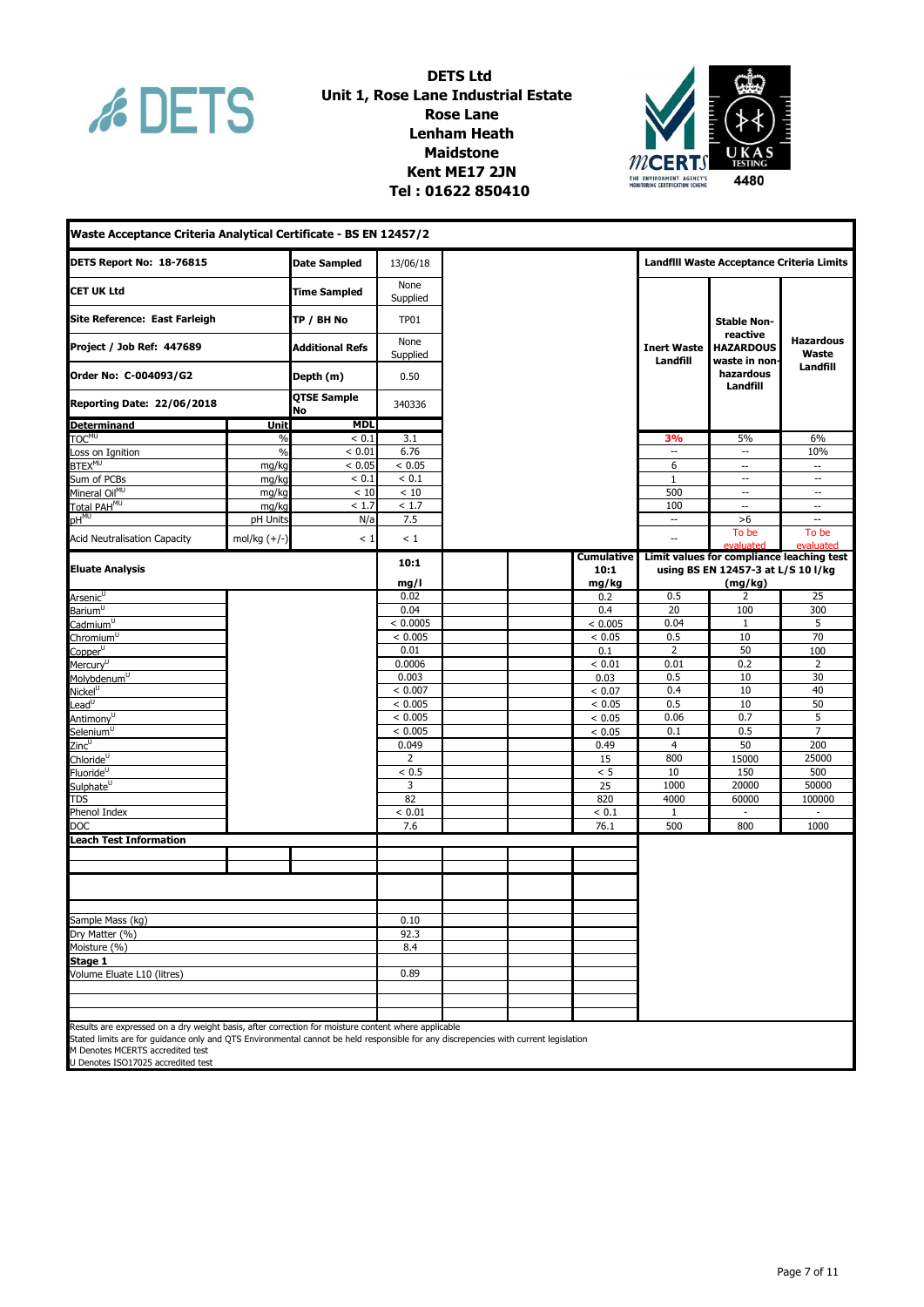

## **DETS Ltd Unit 1, Rose Lane Industrial Estate Rose Lane Lenham Heath Maidstone Kent ME17 2JN THE ENVIRONMENT AGENCY'S**<br> **Tel : 01622 850410 PONITORING CONTINUES AGENCY**



| Waste Acceptance Criteria Analytical Certificate - BS EN 12457/2                                                                                                                                              |                |                          |                  |            |                                |                                               |                                           |
|---------------------------------------------------------------------------------------------------------------------------------------------------------------------------------------------------------------|----------------|--------------------------|------------------|------------|--------------------------------|-----------------------------------------------|-------------------------------------------|
| DETS Report No: 18-76815                                                                                                                                                                                      |                | <b>Date Sampled</b>      | 13/06/18         |            |                                | Landfill Waste Acceptance Criteria Limits     |                                           |
| <b>CET UK Ltd</b>                                                                                                                                                                                             |                | <b>Time Sampled</b>      | None<br>Supplied |            |                                |                                               |                                           |
| Site Reference: East Farleigh                                                                                                                                                                                 |                | TP / BH No               | <b>TP02</b>      |            |                                | <b>Stable Non-</b>                            |                                           |
| Project / Job Ref: 447689                                                                                                                                                                                     |                | <b>Additional Refs</b>   | None<br>Supplied |            | <b>Inert Waste</b><br>Landfill | reactive<br><b>HAZARDOUS</b><br>waste in non- | <b>Hazardous</b><br>Waste                 |
| Order No: C-004093/G2                                                                                                                                                                                         |                | Depth (m)                | 0.20             |            |                                | hazardous<br>Landfill                         | Landfill                                  |
| <b>Reporting Date: 22/06/2018</b>                                                                                                                                                                             |                | <b>QTSE Sample</b><br>No | 340337           |            |                                |                                               |                                           |
| <b>Determinand</b>                                                                                                                                                                                            | <b>Unit</b>    | <b>MDL</b>               |                  |            |                                |                                               |                                           |
| TOC <sup>MU</sup>                                                                                                                                                                                             | %              | < 0.1                    | 3.1              |            | 3%                             | 5%                                            | 6%                                        |
| Loss on Ignition                                                                                                                                                                                              | $\frac{0}{0}$  | < 0.01                   | 6.70             |            | $\ddotsc$                      | $\overline{\phantom{a}}$                      | 10%                                       |
| <b>BTEX<sup>MU</sup></b>                                                                                                                                                                                      | mg/kg          | < 0.05                   | < 0.05           |            | 6                              | $\overline{\phantom{a}}$                      | $\overline{\phantom{a}}$                  |
| Sum of PCBs                                                                                                                                                                                                   | mg/kg          | < 0.1                    | < 0.1            |            | $\mathbf{1}$                   | $\overline{\phantom{a}}$                      | $\overline{\phantom{a}}$                  |
| Mineral Oil <sup>MU</sup>                                                                                                                                                                                     | mg/kg          | < 10                     | < 10             |            | 500                            | $\overline{\phantom{a}}$                      | $\overline{\phantom{a}}$                  |
| Total PAH <sup>MU</sup>                                                                                                                                                                                       | mg/kg          | < 1.7                    | < 1.7            |            | 100                            | $\overline{\phantom{a}}$                      | $\overline{\phantom{a}}$                  |
| $pH^{MU}$                                                                                                                                                                                                     | pH Units       | N/a                      | 7.1              |            | $\overline{\phantom{a}}$       | >6                                            | $\overline{\phantom{a}}$                  |
| <b>Acid Neutralisation Capacity</b>                                                                                                                                                                           | mol/kg $(+/-)$ | < 1                      | < 1              |            | $\overline{a}$                 | To be<br>evaluated                            | To be<br>evaluated                        |
|                                                                                                                                                                                                               |                |                          | 10:1             | Cumulative |                                |                                               | Limit values for compliance leaching test |
| <b>Eluate Analysis</b>                                                                                                                                                                                        |                |                          |                  | 10:1       |                                | using BS EN 12457-3 at L/S 10 l/kg            |                                           |
|                                                                                                                                                                                                               |                |                          | mg/l             | mg/kg      |                                | (mg/kg)                                       |                                           |
| Arsenic <sup>U</sup>                                                                                                                                                                                          |                |                          | < 0.01           | ${}< 0.1$  | 0.5                            | 2                                             | 25                                        |
| Barium <sup>U</sup>                                                                                                                                                                                           |                |                          | < 0.02           | < 0.2      | 20                             | 100                                           | 300                                       |
| Cadmium $\overline{u}$                                                                                                                                                                                        |                |                          | < 0.0005         | < 0.005    | 0.04                           | 1                                             | 5                                         |
| Chromium <sup>U</sup>                                                                                                                                                                                         |                |                          | < 0.005          | < 0.05     | 0.5                            | 10                                            | 70                                        |
| Copper <sup>U</sup>                                                                                                                                                                                           |                |                          | ${}< 0.01$       | ${}< 0.1$  | 2                              | 50                                            | 100                                       |
| Mercury <sup>U</sup>                                                                                                                                                                                          |                |                          | < 0.0005         | < 0.01     | 0.01                           | 0.2                                           | $\overline{2}$                            |
| Molybdenum <sup>U</sup>                                                                                                                                                                                       |                |                          | 0.002            | 0.02       | 0.5                            | 10                                            | 30                                        |
| Nickel <sup>U</sup>                                                                                                                                                                                           |                |                          | < 0.007          | < 0.07     | 0.4                            | 10                                            | 40                                        |
| $\overline{\text{lead}^{\text{U}}}$                                                                                                                                                                           |                |                          | < 0.005          | < 0.05     | 0.5                            | 10                                            | 50                                        |
| Antimony <sup>U</sup>                                                                                                                                                                                         |                |                          | < 0.005          | < 0.05     | 0.06                           | 0.7                                           | 5                                         |
| Selenium <sup>U</sup>                                                                                                                                                                                         |                |                          | < 0.005          | < 0.05     | 0.1                            | 0.5                                           | $\overline{7}$                            |
| Zinc <sup>u</sup>                                                                                                                                                                                             |                |                          | < 0.005          | < 0.05     | 4                              | 50                                            | 200                                       |
| Chloride <sup>U</sup>                                                                                                                                                                                         |                |                          | 1                | 13         | 800                            | 15000                                         | 25000                                     |
| Fluoride <sup>U</sup>                                                                                                                                                                                         |                |                          | < 0.5            | < 5        | 10                             | 150                                           | 500                                       |
| Sulphate <sup>U</sup>                                                                                                                                                                                         |                |                          | 1                | 12         | 1000                           | 20000                                         | 50000                                     |
| TDS                                                                                                                                                                                                           |                |                          | 60               | 600        | 4000                           | 60000                                         | 100000                                    |
| Phenol Index                                                                                                                                                                                                  |                |                          | < 0.01           | < 0.1      | 1                              | $\overline{\phantom{a}}$                      | $\blacksquare$                            |
| <b>DOC</b>                                                                                                                                                                                                    |                |                          | 6.5              | 64.6       | 500                            | 800                                           | 1000                                      |
| <b>Leach Test Information</b>                                                                                                                                                                                 |                |                          |                  |            |                                |                                               |                                           |
|                                                                                                                                                                                                               |                |                          |                  |            |                                |                                               |                                           |
|                                                                                                                                                                                                               |                |                          |                  |            |                                |                                               |                                           |
|                                                                                                                                                                                                               |                |                          |                  |            |                                |                                               |                                           |
|                                                                                                                                                                                                               |                |                          |                  |            |                                |                                               |                                           |
| Sample Mass (kg)                                                                                                                                                                                              |                |                          | 0.10             |            |                                |                                               |                                           |
| Dry Matter (%)                                                                                                                                                                                                |                |                          | 90.2             |            |                                |                                               |                                           |
| Moisture (%)                                                                                                                                                                                                  |                |                          | 11               |            |                                |                                               |                                           |
| Stage 1                                                                                                                                                                                                       |                |                          |                  |            |                                |                                               |                                           |
| Volume Eluate L10 (litres)                                                                                                                                                                                    |                |                          | 0.89             |            |                                |                                               |                                           |
|                                                                                                                                                                                                               |                |                          |                  |            |                                |                                               |                                           |
|                                                                                                                                                                                                               |                |                          |                  |            |                                |                                               |                                           |
| Results are expressed on a dry weight basis, after correction for moisture content where applicable                                                                                                           |                |                          |                  |            |                                |                                               |                                           |
| Stated limits are for quidance only and QTS Environmental cannot be held responsible for any discrepencies with current legislation<br>M Denotes MCERTS accredited test<br>U Denotes ISO17025 accredited test |                |                          |                  |            |                                |                                               |                                           |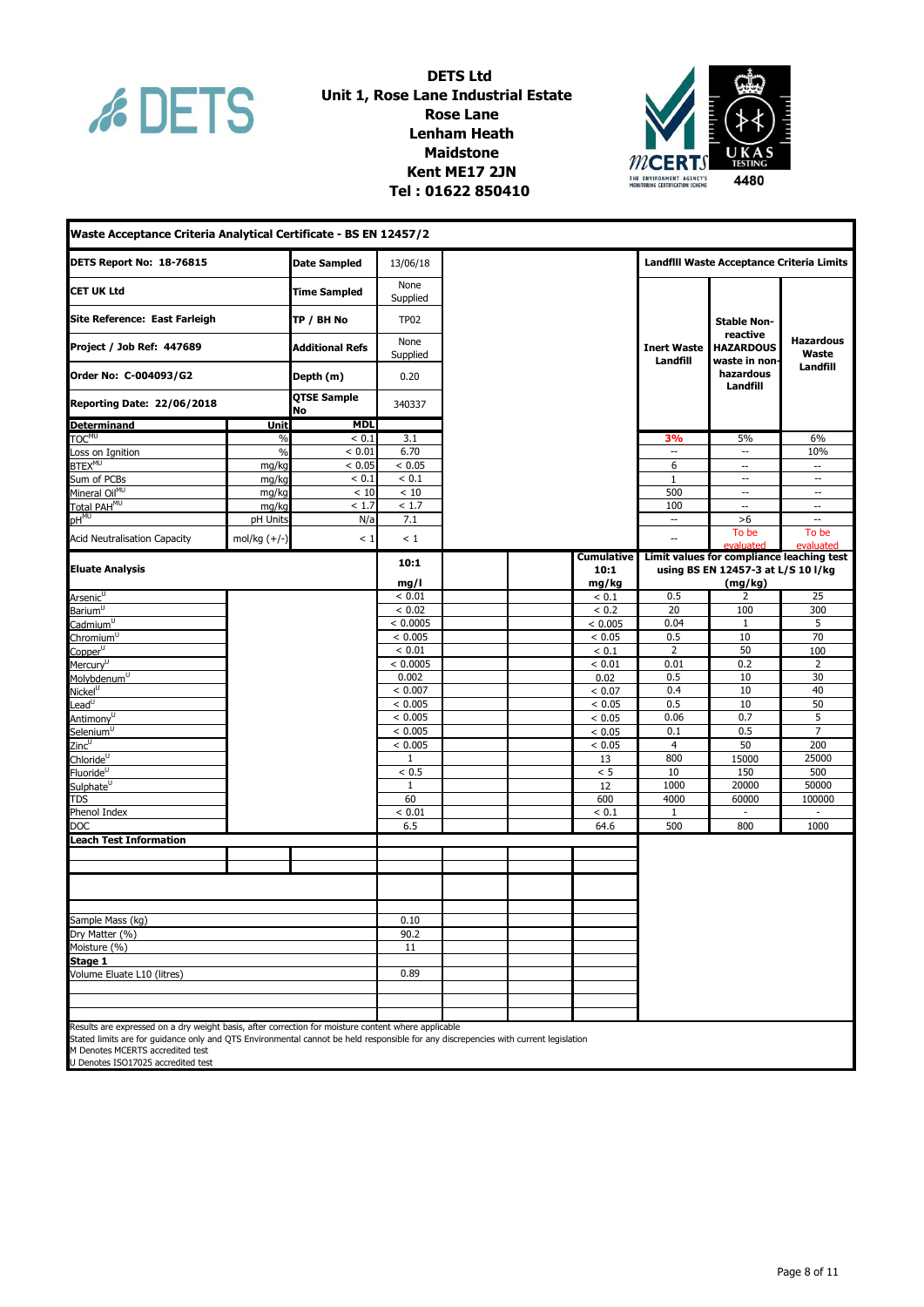

## **DETS Ltd Unit 1, Rose Lane Industrial Estate Rose Lane Lenham Heath Maidstone Kent ME17 2JN THE ENTITY CASE OF THE ENVIRONMENT AGENCYS**<br> **Tel : 01622 850410 PONITY CONTINUES CONFIGURATION**



| Waste Acceptance Criteria Analytical Certificate - BS EN 12457/2                                    |                        |                          |                  |                   |                                |                                                           |                           |
|-----------------------------------------------------------------------------------------------------|------------------------|--------------------------|------------------|-------------------|--------------------------------|-----------------------------------------------------------|---------------------------|
| DETS Report No: 18-76815                                                                            |                        | <b>Date Sampled</b>      | 13/06/18         |                   |                                | Landfill Waste Acceptance Criteria Limits                 |                           |
| <b>CET UK Ltd</b>                                                                                   |                        | <b>Time Sampled</b>      | None<br>Supplied |                   |                                |                                                           |                           |
| Site Reference: East Farleigh                                                                       |                        | TP / BH No               | <b>TP03</b>      |                   | <b>Stable Non-</b>             |                                                           |                           |
| Project / Job Ref: 447689                                                                           | <b>Additional Refs</b> |                          | None<br>Supplied |                   | <b>Inert Waste</b><br>Landfill | reactive<br><b>HAZARDOUS</b><br>waste in non <sup>.</sup> | <b>Hazardous</b><br>Waste |
| Order No: C-004093/G2                                                                               |                        | Depth (m)                | 1.00             |                   |                                | hazardous<br>Landfill                                     | Landfill                  |
| <b>Reporting Date: 22/06/2018</b>                                                                   |                        | <b>QTSE Sample</b><br>No | 340338           |                   |                                |                                                           |                           |
| <b>Determinand</b>                                                                                  | Unit                   | <b>MDL</b>               |                  |                   |                                |                                                           |                           |
| <b>TOCMU</b>                                                                                        | $\%$                   | ${}< 0.1$                | 0.4              |                   | 3%                             | 5%                                                        | 6%                        |
| Loss on Ignition                                                                                    | $\frac{0}{0}$          | < 0.01                   | 1.70             |                   | Ξ.                             | $\overline{a}$                                            | 10%                       |
| BTEX <sup>MU</sup>                                                                                  | mg/kg                  | < 0.05                   | < 0.05           |                   | 6                              | $\overline{\phantom{a}}$                                  | $\overline{\phantom{a}}$  |
| Sum of PCBs                                                                                         | mg/kg                  | < 0.1                    | < 0.1            |                   | $\mathbf{1}$                   | $\sim$                                                    | $\sim$                    |
| Mineral Oil <sup>MU</sup>                                                                           | mg/kg                  | < 10                     | $<10$            |                   | 500                            | $\overline{\phantom{a}}$                                  | $\overline{\phantom{a}}$  |
| Total PAH <sup>MU</sup>                                                                             | mg/kg                  | < 1.7                    | < 1.7            |                   | 100                            | $\overline{\phantom{a}}$                                  | $\sim$                    |
| pH <sup>M∪</sup>                                                                                    | pH Units               | N/a                      | 7.4              |                   | $\overline{\phantom{a}}$       | >6                                                        | ω.                        |
|                                                                                                     |                        |                          |                  |                   |                                | To be                                                     | To be                     |
| <b>Acid Neutralisation Capacity</b>                                                                 | mol/kg $(+/-)$         | $\leq 1$                 | < 1              |                   | Ξ.                             |                                                           |                           |
|                                                                                                     |                        |                          |                  | <b>Cumulative</b> |                                | Limit values for compliance leaching test                 |                           |
| <b>Eluate Analysis</b>                                                                              |                        |                          | 10:1             | 10:1              |                                | using BS EN 12457-3 at L/S 10 l/kg                        |                           |
|                                                                                                     |                        |                          | mg/l             | mg/kg             |                                | (mg/kg)                                                   |                           |
| Arsenic <sup>∪</sup>                                                                                |                        |                          | < 0.01           | ${}_{0.1}$        | 0.5                            | 2                                                         | 25                        |
| Barium <sup>U</sup>                                                                                 |                        |                          | < 0.02           | < 0.2             | 20                             | 100                                                       | 300                       |
| Cadmium <sup>U</sup>                                                                                |                        |                          | < 0.0005         | < 0.005           | 0.04                           | 1                                                         | 5                         |
| Chromium <sup>u</sup>                                                                               |                        |                          | < 0.005          | < 0.05            | 0.5                            | 10                                                        | 70                        |
| Copper <sup>U</sup>                                                                                 |                        |                          | ${}< 0.01$       | < 0.1             | $\overline{2}$                 | 50                                                        | 100                       |
| Mercury <sup>U</sup>                                                                                |                        |                          | < 0.0005         | < 0.01            | 0.01                           | 0.2                                                       | $\overline{2}$            |
| Molybdenum <sup>U</sup>                                                                             |                        |                          | 0.002            | 0.02              | 0.5                            | 10                                                        | 30                        |
| Nickel <sup>U</sup>                                                                                 |                        |                          | < 0.007          | < 0.07            | 0.4                            | 10                                                        | 40                        |
| Lead $^{\cup}$                                                                                      |                        |                          | < 0.005          | < 0.05            | 0.5                            | $10\,$                                                    | 50                        |
|                                                                                                     |                        |                          | < 0.005          | < 0.05            | 0.06                           | 0.7                                                       | 5                         |
| Antimony <sup>U</sup>                                                                               |                        |                          | < 0.005          |                   | 0.1                            | 0.5                                                       | $\overline{7}$            |
| Selenium <sup>U</sup><br>$\mathsf{Zinc}^\mathsf{U}$                                                 |                        |                          | < 0.005          | < 0.05            | $\overline{4}$                 | 50                                                        | 200                       |
|                                                                                                     |                        |                          |                  | < 0.05            |                                |                                                           |                           |
| Chloride <sup>U</sup>                                                                               |                        |                          | $\mathbf{1}$     | 13                | 800                            | 15000                                                     | 25000                     |
| Fluoride <sup>U</sup>                                                                               |                        |                          | < 0.5            | < 5               | 10                             | 150                                                       | 500                       |
| Sulphate <sup>U</sup>                                                                               |                        |                          | $\leq 1$         | < 10              | 1000                           | 20000                                                     | 50000                     |
| TDS                                                                                                 |                        |                          | 30               | 300               | 4000                           | 60000                                                     | 100000                    |
| Phenol Index                                                                                        |                        |                          | < 0.01           | ${}< 0.1$         | $\mathbf{1}$                   | $\overline{\phantom{a}}$                                  | $\blacksquare$            |
| <b>DOC</b>                                                                                          |                        |                          | 3.2              | 32.4              | 500                            | 800                                                       | 1000                      |
| <b>Leach Test Information</b>                                                                       |                        |                          |                  |                   |                                |                                                           |                           |
|                                                                                                     |                        |                          |                  |                   |                                |                                                           |                           |
|                                                                                                     |                        |                          |                  |                   |                                |                                                           |                           |
|                                                                                                     |                        |                          |                  |                   |                                |                                                           |                           |
|                                                                                                     |                        |                          |                  |                   |                                |                                                           |                           |
| Sample Mass (kg)                                                                                    |                        |                          | 0.10             |                   |                                |                                                           |                           |
| Dry Matter (%)                                                                                      |                        |                          | 89.1             |                   |                                |                                                           |                           |
| Moisture (%)                                                                                        |                        |                          | 12.2             |                   |                                |                                                           |                           |
| Stage 1                                                                                             |                        |                          |                  |                   |                                |                                                           |                           |
| Volume Eluate L10 (litres)                                                                          |                        |                          | 0.89             |                   |                                |                                                           |                           |
|                                                                                                     |                        |                          |                  |                   |                                |                                                           |                           |
|                                                                                                     |                        |                          |                  |                   |                                |                                                           |                           |
|                                                                                                     |                        |                          |                  |                   |                                |                                                           |                           |
| Results are expressed on a dry weight basis, after correction for moisture content where applicable |                        |                          |                  |                   |                                |                                                           |                           |

Results are expressed on a dry weight basis, after correction for moisture content where applicable<br>Stated limits are for guidance only and QTS Environmental cannot be held responsible for any discrepencies with current le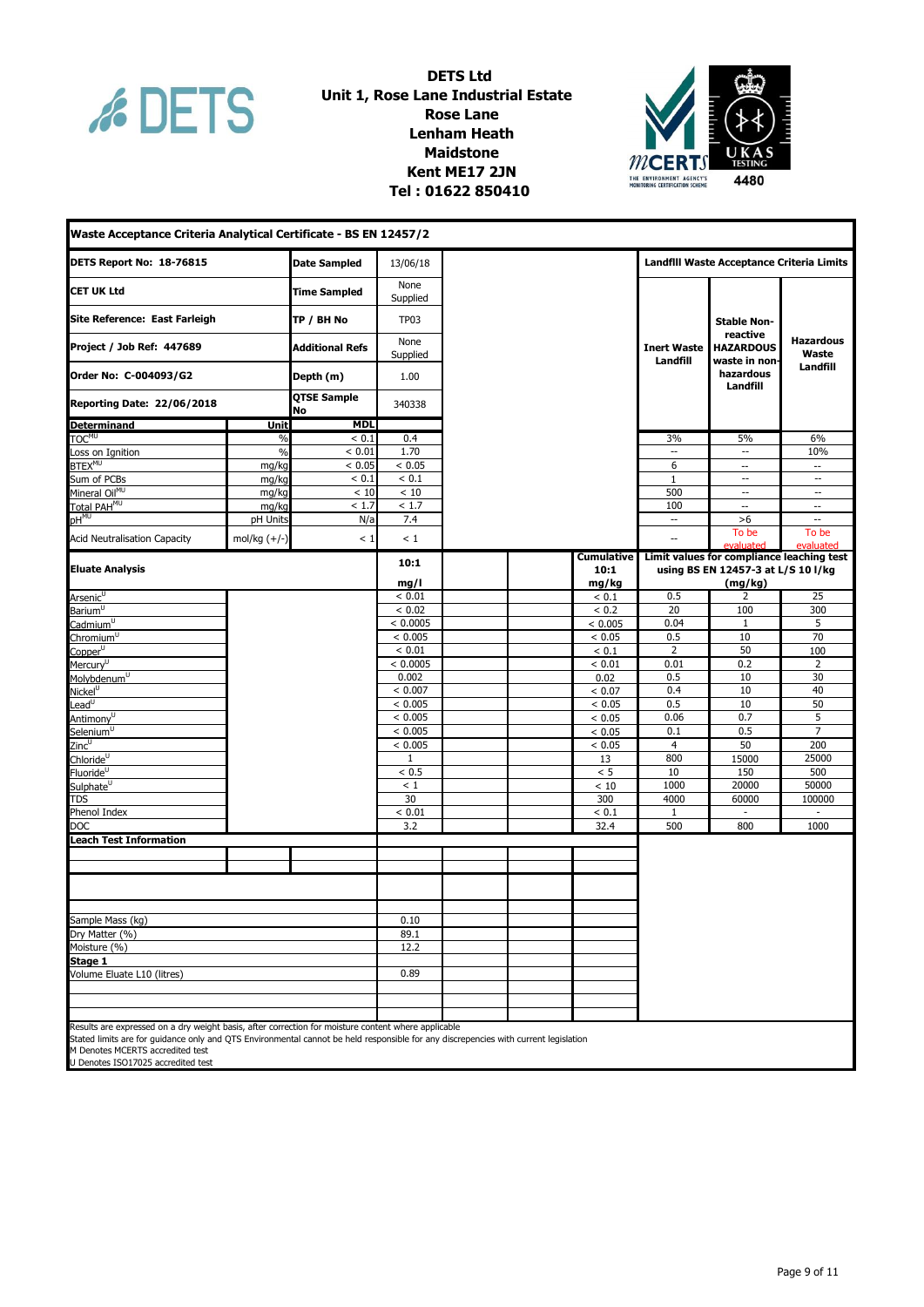



| Soil Analysis Certificate - Sample Descriptions |  |
|-------------------------------------------------|--|
| DETS Report No: 18-76815                        |  |
| ICET UK Ltd                                     |  |
| Site Reference: East Farleigh                   |  |
| Project / Job Ref: 447689                       |  |
| Order No: C-004093/G2                           |  |
| Reporting Date: 22/06/2018                      |  |

| <b>OTSE Sample Noll</b> | TP / BH No  | <b>Additional Refsi</b> | Depth (m) | Moisturel<br>Content (%) | <b>Sample Matrix Description</b> |
|-------------------------|-------------|-------------------------|-----------|--------------------------|----------------------------------|
| 340336                  | <b>TP01</b> | None Supplied           | 0.50      |                          | 7.7 Brown sandy clay             |
| 340337                  | <b>TP02</b> | None Supplied           | 0.20l     |                          | 9.8 Brown sandy clay             |
| 340338                  | <b>TP03</b> | None Supplied           | 1.00      |                          | 10.9 Light brown sandy clay      |

Moisture content is part of procedure E003 & is not an accredited test Insufficient Sample <sup>I/S</sup>

& samples received in inappropriate containers for hydrocarbon analysis